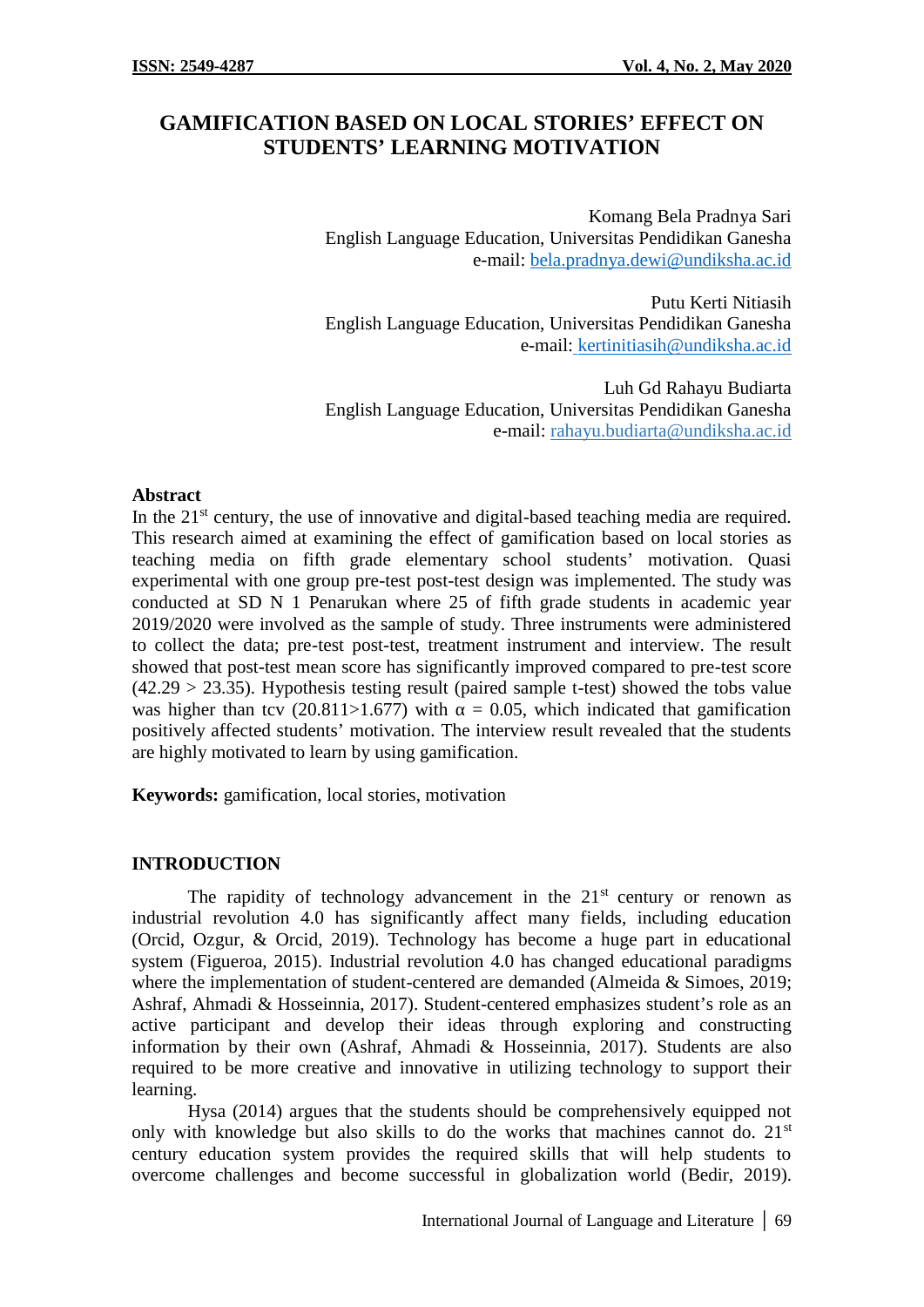Those required skills are known as 4C skills; critical thinking, communication, creativity, and collaboration (Bedir, 2019; Goldberg, 2015). Communication is one of the essentials skills that is needed to be mastered by the students, particularly having excellent communication in English (Zain, Muniandy & Hashim, 2016). English is acknowledged as an international language that allows people to communicate with other people in the world. Thus, in order to be fluent in communication, speaking skill is needed.

Speaking is helpful to let people express their ideas, feeling, and thought (Tampubolon, 2018). The key of success in speaking is doing frequent practices (Dewi, Kultsum & Armadi, 2016). Unfortunately, students are still incapable to speak confidently to express their idea, thought and feeling (Zyoud, 2016). The issue occurs due to the students' low motivation in doing speaking practice and their fear of making mistake. Ma'rifah & Wulandari (2015) states that the lack of motivation is one of the causes of students' low abilities in speaking. Thus, building students' motivation is basically needed.

Motivation is an inside factor that brings impactful effect in achieving learning objectives. Students with high motivation tend to obtain the knowledge better and encourage themselves with enthusiasm and willingness in learning (Alsawaier, 2017; Mohammed, Arslan & Sahbi, 2017; Pavelescu, 2019). A study conducted by Tentama, Subardjo & Abdillah (2019) revealed that students with high motivation have excessive efforts to achieve the goals by gaining good grade in learning. Contrarily, students who acquired low motivation assume that the learning process is boring and burdening. The aforementioned statement proves that students' motivation and students' achievement are related and effect each other.

Based on the result of preliminary observation conducted in SD 1 Penarukan, several issues were found. First, the students felt bored and uninterested towards English learning due to the use of conventional teaching strategy by the teacher. Students were only asked to answer question in text book and perform the text they have memorized. Second, students lost their confidence in speaking since they passively communicate and have less activity in classroom. Besides, they also afraid of being laughed by their friend since they are not able to pronounce the words correctly. Those mentioned issues contribute to students' low learning outcome in speaking. In order to overcome those problems, an appropriate and interesting teaching media is required to increase students' motivation in speaking.

Teaching media has significant role in increasing students' motivation in the learning process since it is an effective and efficient support tool that can be used to explain the material, engage the students during the learning and achieve the learning objective (Sari & Nurcahyono, 2018; Puspitarini & Hanif (2019). Appropriate teaching media can build an enthusiastic atmosphere of learning process (Alomari, Al-samarraie & Yousef, 2019). Lisa (2019) argues that the implementation of challenging teaching media such as game could stimulate students' motivation through contextual and interactive learning. One of teaching media that provide game and contextual learning is gamification.

In present, Gamification has been developed and implemented as teaching media. Gamification is a mechanic-based game thinking that attract attention, motivate action, promote learning, and solve problems in the learning process (Rabah & Cassidy, 2018). Gamification provides the text completed by illustrations (Alomari, Al- Samarraie & Yousef, 2019). Gamification emphasized process and results. Gamification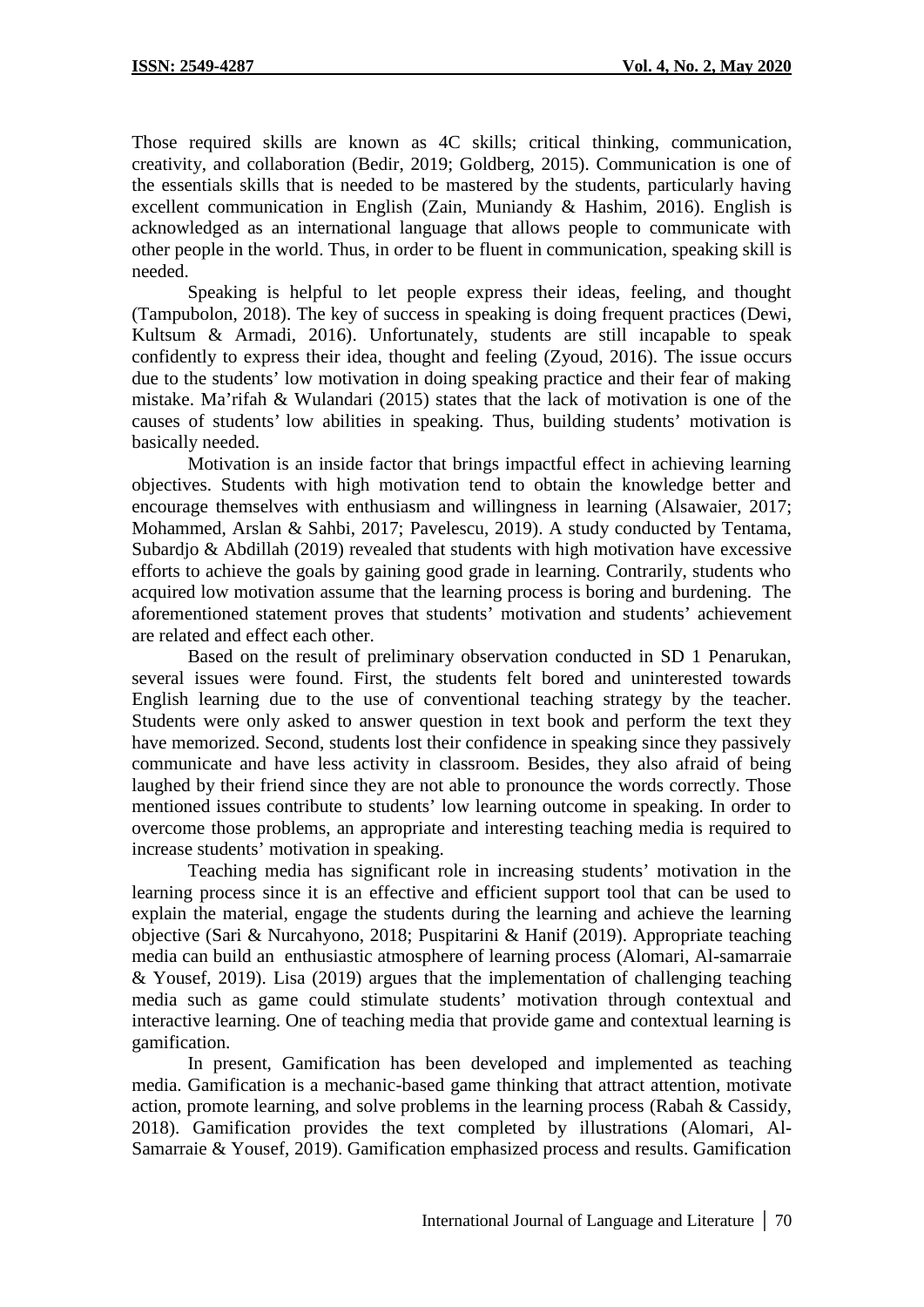is considered as influencer that increase students' motivation and improving students' English achievement through learning by doing (Brull & Finlayson, 2016; Nitiasih, Rini, Mahayanti, & Budiarta, 2019). Thus, the present study implemented gamification as a media for increasing students' motivation in speaking English.

Afterwards, there are many gamifications that have been developed by the experts. Nitiasih, Budiarta, & Mahayanti (2019) has developed gamification based on Balinese local stories such as the local stories entitled *I Cupak* and *Gerantang, Manik Angkeran, Siap Selem, Sugih* and *Tiwas, and I Ketimun Mas.* This game was developed by considering young learners' characteristic where in this stage they learn about vocabulary, word arrangement, and finding the best way in labyrinth. Those games were packaged in the form of adventure games based on Balinese local stories.

Several studies have been conducted in the field of gamification particularly investigating students' motivation. Wichadee & Pattanapichet (2018) conducted a study about enhancement of performance and motivation through application of digital games in an English language class. The result proved that the students had strong positive spirit towards digital games media and it obviously increase students' motivation and enhance students' learning outcomes. The aforementioned statement supported by study conducted by Papp (2017) about gamification effects on motivation and learning to primary and college students. The study revealed that gamification could increase motivation, engage students and help students express their idea at both the primary and college level.

Currently, the study of gamification based on Balinese local stories for motivating young learners in the learning English has not been conducted. Thus, conducting this study is necessary in order to investigate whether gamification based on Balinese local story can affect young learners' motivation. The current study focused on the implementation of gamification based on Balinese local story as a teaching media that has been designed and developed by Nitiasih, Budiarta, & Mahayanti (2019) . The novelties of this present study were the Balinese Local story as the content of Gamification and the students' motivation as the measured skill.

#### **METHOD**

Quasi experimental with one group pre-test and post-test design was implemented. Quasi experimental design has two major characteristics; First, the use of experimental group only without control group for comparison. The dependent variable is measured in one group of participant by comparing before (pre-test) and after (post-test) (Gay, Mills & Airasian, 2012). Second, the implementation of a linear ordering that required dependent variable assessment before and after a treatment. The experimental group were repeatedly pre-tested and post-tested in six meetings. In order to obtain profound information, interview with the students was conducted. The results of pre-test and posttest scores were analyzed and compared quantitatively to define the treatment effectiveness (Fraenkel, Wallen & Hyun, 2012).

There were 25 of fifth grade students in academic year 2019/2020 in SD N 1 Penarukan involved as the research sample. The sample were chosen through purposive sampling because from the result of observation, students in SD N 1 Penarukan fulfilled two characteristics: 1). the use of conventional learning media or textbook in learning English. 2). the students still incapable in speaking due to their low motivation.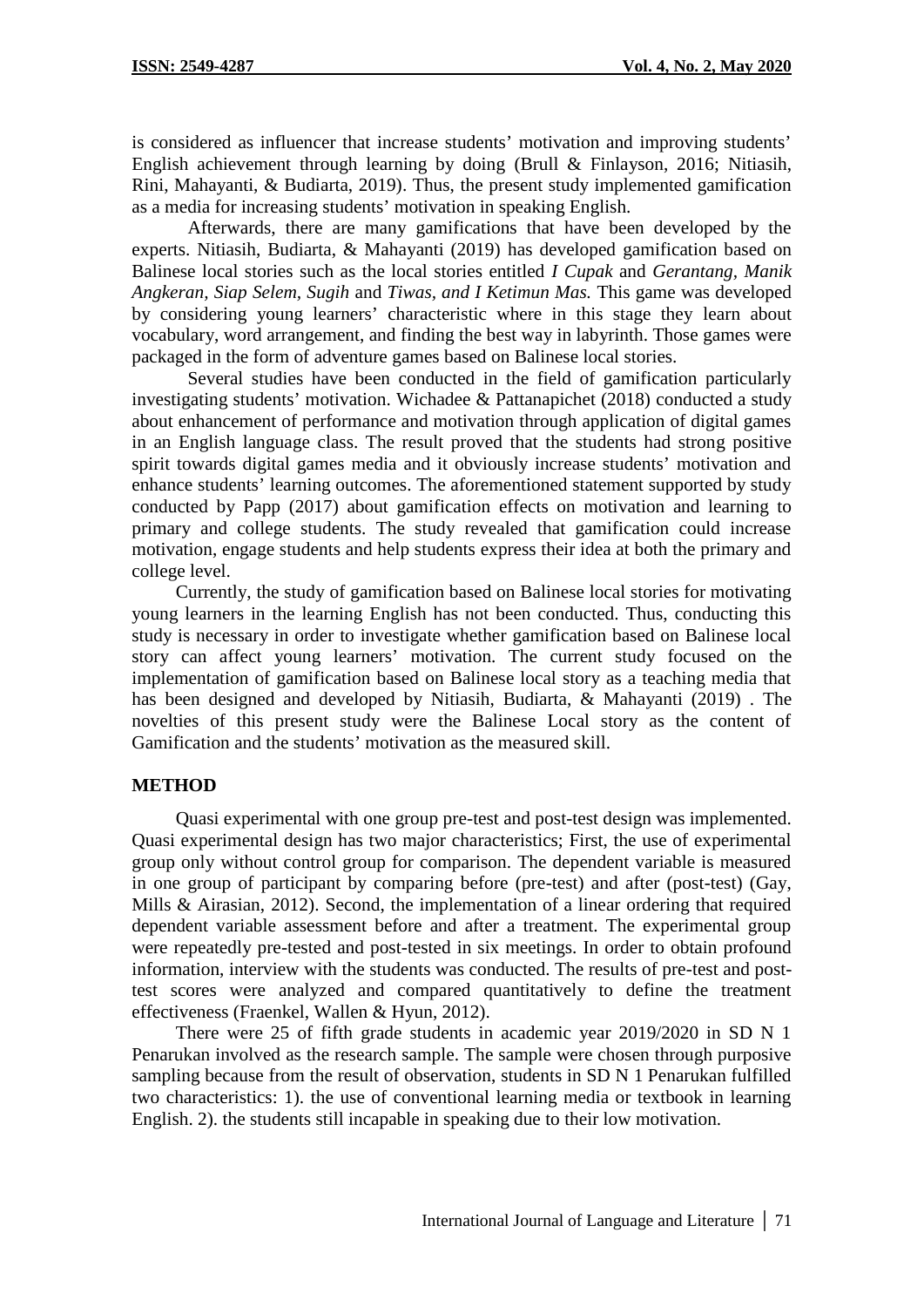Three instruments were employed to collect the data, such as: pre-test and posttest instrument, treatment instrument and interview. First, the pre-test and post-test instrument were in the form of an oral question for speaking test. The speaking test was developed based on three basic competencies, including basic competency 3.3 (adjectives), basic competency 3.4 (activities in daily live), and basic competency 3.7 (things in surrounding). Second, the treatment instrument was gamification based on Balinese local stories entitled: I *Cupak and I Gerantang, I Ketimun Emas, I Sugih teken I Tiwas, Manik Angkeran and Siap Selem.* Third, the study implemented unstructured interview. The content validity of the interview guide had been verified by two experts analyzed through Gregory's formula. The score result of the interview's content validity was 0.67, which classified as high and can be implemented.

#### **FINDINGS AND DISCUSSION Findings**

*The Result of Pre-test and Post-test*

The result of study was analyzed descriptively and inferentially. Descriptive analysis was used to analyze the result of pre-test and post-test. Meanwhile, inferential analysis was used to analyze normality test, hypothesis testing, and effect size test. The result of data analysis and interview were presented as follows.

|  |  | Table 1 Descriptive Analysis of |  |
|--|--|---------------------------------|--|

|                 |         | Table 1. Descriptive Analysis of Pre-test and Post-test |  |
|-----------------|---------|---------------------------------------------------------|--|
|                 | Pretest | Posttest                                                |  |
| Mean            | 25.35   | 49.29                                                   |  |
| <b>Standard</b> | 2.13    | 4.89                                                    |  |
| Deviation       |         |                                                         |  |
| Median          | 24.67   | 48.67                                                   |  |
| Max. Score      | 29.33   | 58,67                                                   |  |
| Min. Score      | 22.00   | 40,67                                                   |  |
| Variance        | 4.57    | 24.00                                                   |  |

Table 1 shows that the mean score of pre-test was 25.35 and post-test was 49.29. Post-test score was higher than pre-test which indicated that students could achieve better score in post-test.

## *Normality Test Result*

In order to examine the significance difference of pretest and posttest score, a ttest is conducted. In conducting the t-test, the data distribution was analyzed first to determine the type of t-test that should be used. If the data are normally distributed, parametric test is used whereas non-parametric test is used to analyze the data that are not normally distributed. The data are categorized normal if the value of Kolmogorov- Smirnov is higher than .05.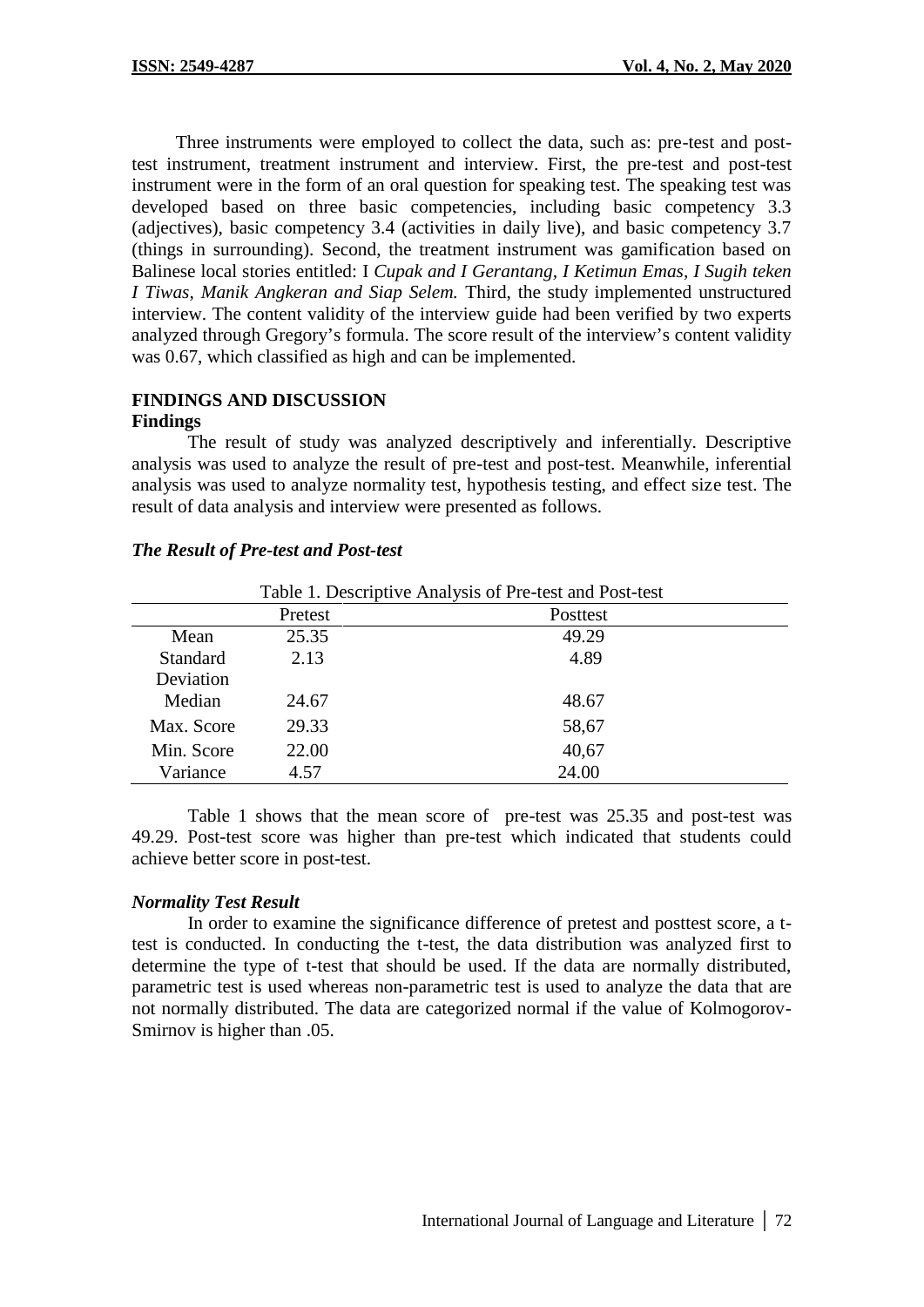| <b>Normality Test</b> |           |    |                                 |  |  |
|-----------------------|-----------|----|---------------------------------|--|--|
| Summary               |           |    | Kolmogorov-Smirnov <sup>a</sup> |  |  |
| of mean<br>score test | Statistic | df | Sig.                            |  |  |
| Pretest               | 146       | 25 | $.176*$                         |  |  |
| Posttest              | 123       | 25 | $1200^*$                        |  |  |

Table 2 shows the value of Kolmogorov-Smirnov for pre-test was .176\* and post-test was .200\* . Those values are higher than .05. which indicated that data is normally distributed. Therefore, the paired sample T-test can be conducted.

### *Hypothesis Testing Result*

Hypothesis testing was conducted to examine whether there was any significant effect of using gamification based on Balinese local stories as teaching media towards the fifth grade students' motivation through paired sample t-test. There were two qualifications of determining decision of rejected or accepted hypothesis. If t-observed of the data (tobs) was higher than the t critical value (tcv); the alternative hypothesis was accepted. If the t-observed of the data (tobs) was lower than the t critical value (tcv); the alternative hypothesis was rejected.

Table 3. Paired Sample T-test on Pretest and Posttest Score

| <b>Paired Differences</b> |                              |              |                                                    |                       |              |              |        |    |                       |
|---------------------------|------------------------------|--------------|----------------------------------------------------|-----------------------|--------------|--------------|--------|----|-----------------------|
|                           |                              |              | 95%<br>Confidence<br>Interval of the<br>Difference |                       |              |              |        |    |                       |
|                           |                              | Mean         | Std.<br>Deviation                                  | Std.<br>Error<br>Mean | Lowe<br>r    | Uppe<br>r    |        | df | Sig. $(2-$<br>tailed) |
| Pair                      | Mean<br>Pretest-<br>Posttest | 35.826<br>80 | 12.17287                                           | 1.7215<br>$\theta$    | 32.36<br>731 | 39.28<br>629 | 20.811 | 49 | .000                  |

A significant mean difference is indicated if the value of Sig. (2-tailed) is lower than .05. The result of hypothesis testing in table 3 revealed that the value of Sig. (2 tailed) was  $.000 < 0.5$ . It means there was significant difference between pre-test and post-test. The hypothesis is determined by comparing the value of the tobs and tcv. Ttest analysis result shows that the value of the tobs was 20.811 and the value of the df was 49. Based on the t table-distribution value, the tcv for df 49 was 1.671. The value of the tobs  $>$  tcv; 20.811  $>$  1.677. Since the value of tvc was lower than tobs, it indicated that the null hypothesis (Ho) was rejected and the alternative hypothesis (Ha) was accepted. Conclusively, gamification based on Balinese local stories as teaching media contributed a significant effect on fifth grade elementary students' motivation.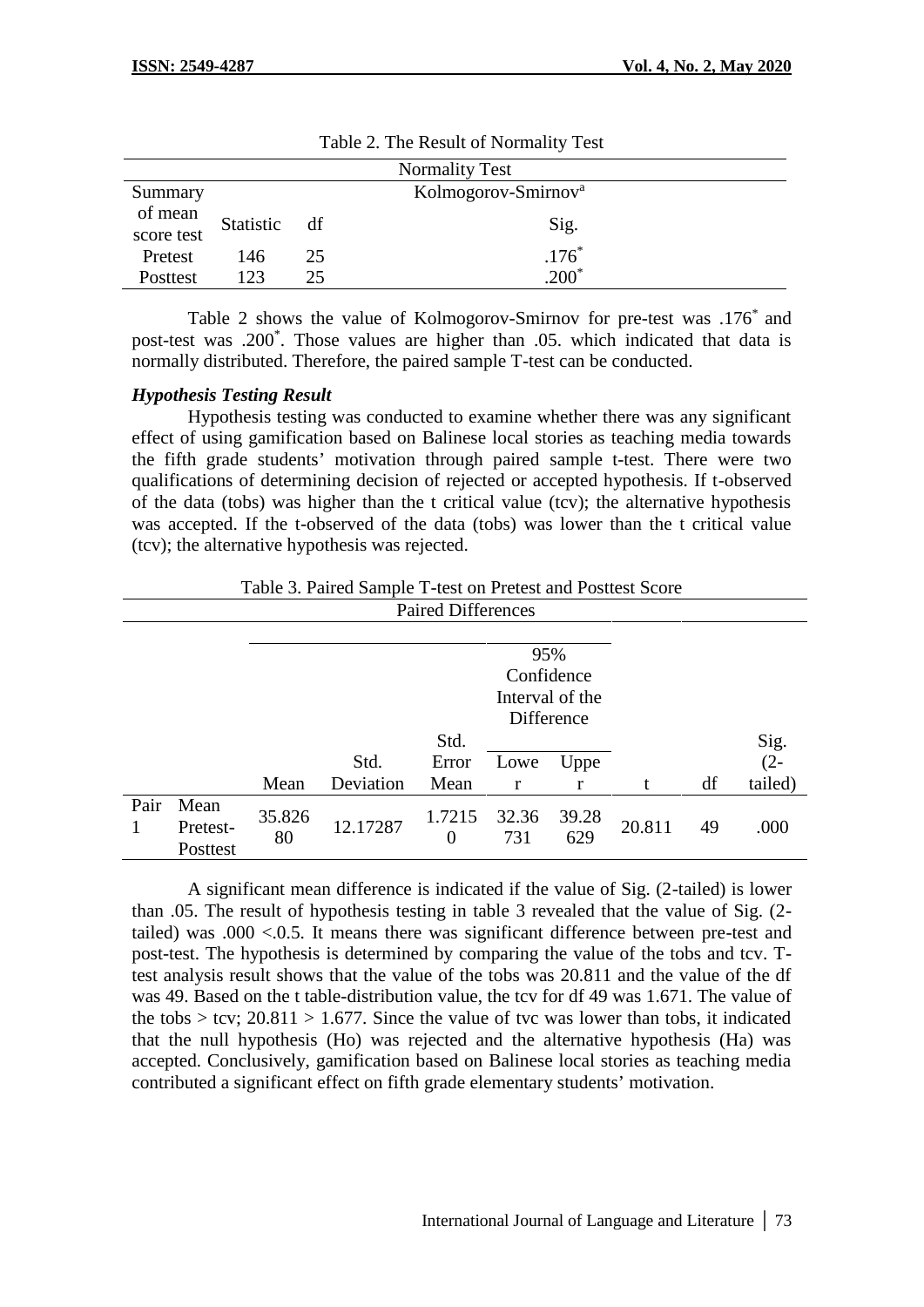### *Effect Size Test Result*

Effect size is conducted to measure the magnitude of difference between both pretest and posttest by using Cohen's *d* measurement (Cohen, 2007). There are three classification of effect size such as, *small* ( $d = 0.2$ ), *medium* ( $d = 0.5$ ), and *large* ( $d$ 0.8). The larger of the effect size means the stronger relationship between two variables. The result of effect size calculation can be seen in table 4

|                        | Table 4. Effect Size Test Result |          |  |
|------------------------|----------------------------------|----------|--|
|                        | Pretest                          | Posttest |  |
| Mean $(M)$             | 25.35                            | 49.29    |  |
| Standard Deviation (s) | 2.13                             | 48.67    |  |
| Sample Size (n)        | 25                               | 25       |  |
|                        | Cohen's $d = 16.782004$          |          |  |

The result of effect size value of Cohen's *d* showed in table 4 is 0.694964. Since the Cohen's *d* value is higher than 0.8, the treatment effect was categorized as large.

### *Interview Result*

Interview aimed at obtaining profound information about students' motivation by examining students' feeling and response during the implementation of gamification based on Balinese local stories in speaking class. The results revealed several points. First, students stated that they were more encouraged to learn English and had desire to acquire knowledge since the material provided in the game was interesting, challenging, and make them able to absorb the material. Second, students were more confident in expressing their idea, thought and feeling because they learn many vocabularies easily from the game instead of from the textbook. By having sufficient vocabulary, they were able to speak progressively. Third, gamification had successfully minimize students' boredom throughout the learning since they were actively participated while playing the game. Students said that they learned in an enjoyable circumstances through learning by doing. Fourth, students' engagement in the classroom was increasing. Students engaged more with their friends since they played the game together. They were able to collaborate with their friends and enthusiastically involved throughout the learning.

### **Discussion**

## *The Effect of Gamification based on Balinese Local Stories on Students' Motivation*

The implementation of gamification in the classroom was done based on theories proposed Gros (2007). There are four steps to be done, such as: experimentation, activity, discussion and reflection. The first step that has been conducted was experimentation. In this step, several preparation was done including choosing proper gamification, determining suitable learning objectives and creating lesson plan Gros (2007). It aimed to assure that the learning process would ran smoothly. Gamification based on Balinese local stories that have been developed by Nitiasih, Budiarta & Mahayanti (2019) were chosen as teaching media. Those stories were; *I Cupak and I Gerantang, I Sugih and I Tiwas, Manik Angkeran, I Ketimun Emas, and I Siap Selem*. In order to reach the aim of learning, those stories were implemented based on fifth grade basic competencies. There were three basic competencies selected, including: basic competency 3.3 (adjectives of character and physical appearance), basic competency 3.4 (kind of activities in daily live), and basic competency 3.7 (things in surrounding). Each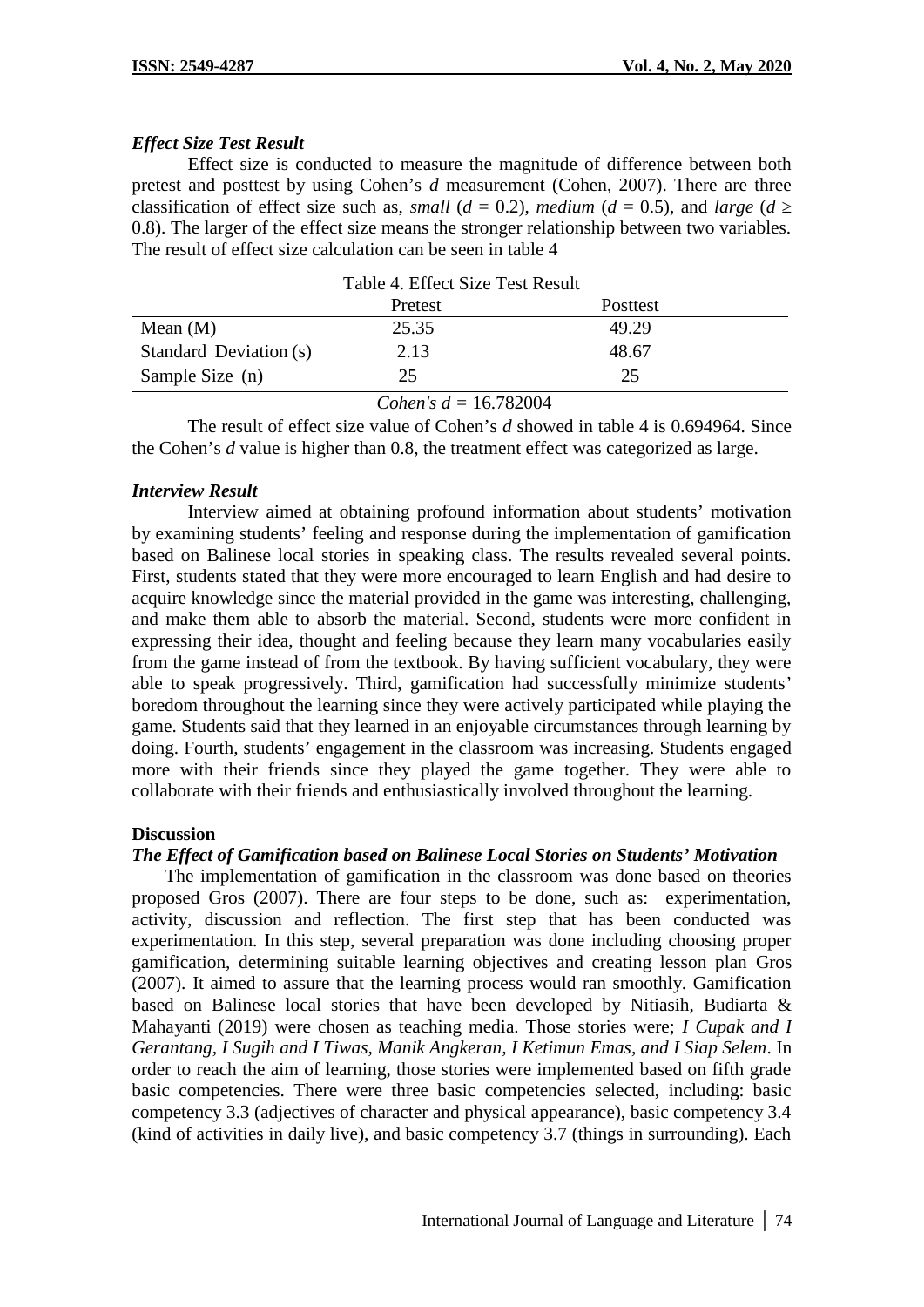of the basic competencies was implemented for two meetings with different story in every meeting.

The second step was activity. It was the step where gamification is implemented during teaching and learning process (Gros, 2007). Gamification was displayed in front of the class through LDC. It was completed with story text, narrator's voice and illustrations. Mohammad, Sazali, & Salleh, (2018) stated that gamification in education completed with many features that makes the learning process easier to be done. Gamification based on Balinese local story was started when the narrator started to tell the story. Then, the students were asked to listen carefully and pay attention to the story. Students' response towards this activity was excellent. They were easy to be controlled and seemed thrilled. The game was started after the narrator in gamification finished delivering the story. The students were required as the main user who played the game. The students play the game alternately with their friend. The game provided different challenges in different category level. It was divided into three levels and each level consisted of three sub levels.

During the learning activity, the students seemed enthusiastic and actively participated during the implementation of gamification based on Balinese local stories in the speaking class. Furthermore, they curiously asked the vocabulary that they could not understand. It proved that students' initiative was developed. The aforementioned statement is in line with the theory proposed by Padmadewi, Agustini & Artini, (2017), interesting media in teaching aims at attracting learners' attention and enthusiast throughout learning process. Almeida & Simoes (2019) also argue that Gamification is a mechanics-based media which is able to motivate action, solve problems and improve learning process. The statement also supported by Alsawaier (2017) that gamification can positively increase learning motivation and engagement in the classroom.

The third step was discussion. Discussion focused on the process of achieving learning objectives. The students were given a simple and understandable question after they had finished the game. The question was in a form of oral question that demanded the students to speak. Speaking test was used to measure students' motivation in learning. The students were required to answer the questions given orally. Based on the speaking test result, students were able to speak in explaining what they had comprehend about the story through gamification instead of through conventional media. A promising improvement of students' speaking skill can be seen if it was compared to their speaking skill before they received treatment. Beforehand, the students even could not say any word when they were asked about the game. They kept quiet and preferred to silent when they were asked to express their idea, feeling and thought. It occurred due to the lack of students' motivation and lack of vocabularies. As consequence, they remained silent and passive. Moreover, the comparison could be noticed from the significant difference of pre-test and post-test mean score, where students' mean score in post-test was higher compared to the mean score of pre-test. It revealed that during the learning activity, students showed a promising improvement on speaking skill. The aforementioned statement was supported by theory proposed by Kepceoglu (2019) that the use of gamification could encourage learners to complete challenges without fear and achieve their learning objective.

The last step of implementing gamification was reflection. Reflection aimed at giving the students chance to conclude and reflect on what they had learned throughout the learning activity. Several students were pointed randomly to summarize and tell what they have learned. Arda & Doyran (2017) states that based on young learners'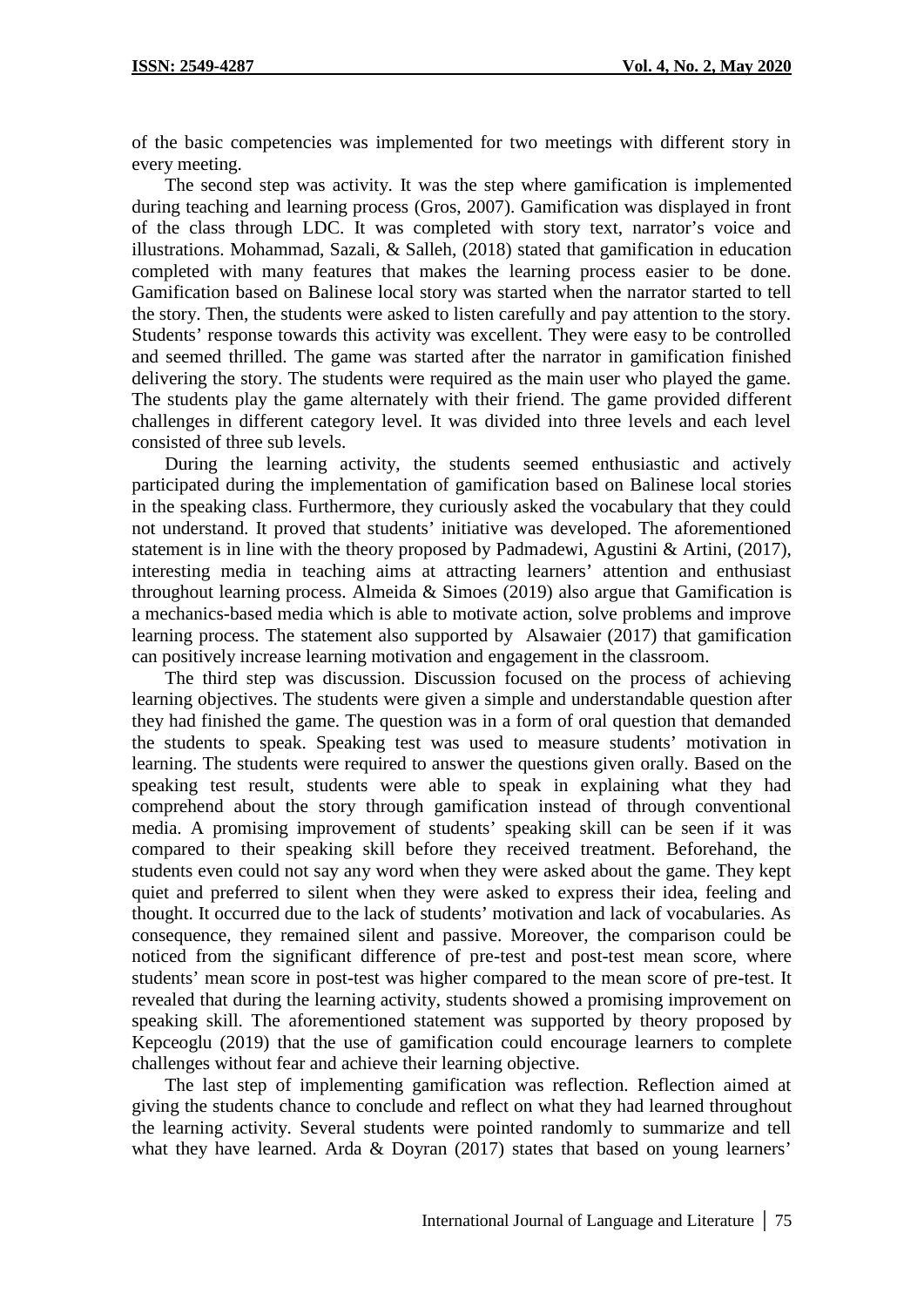characteristics, they are easily to comprehend the explanation through seeing pictures, hearing and participating. By considering those characteristics, gamification based on Balinese local stories allowed students to see, hear and involve directly through playing game. Furthermore, students were also required to figure out what moral values they could learn from the stories. Local story provides an interesting and educable value in the story which can be learned by students from the character in the story. Students could learn and differentiate positive and negative behavior showed. The aforementioned statement supported by Indiarti (2017) who states that local story was an appropriate media to tell to young generations since they can learn and understand about the norm existed in their society. Hence, gamification is a suitable teaching media used for teaching the young learners.

The aforementioned statement was also supported by the result of interview conducted to the students. The interview aimed at examining students' perspective and their feeling after being taught by using gamification. Most students stated that they always excited and ecstatic to learn English during the implementations of gamification. They also said that gamification helped them better in understanding and comprehending the language used in the game. They could learn how to pronounce the words correctly since gamification is completed with narrator and characters' voice. Positively, those benefits affects their achievement especially in speaking. They became confident and brave to speak in English. It is in line with the statement stated by Tentama, Subardjo & Abdillah (2019) that students who have high motivation towards learning could make great efforts to achieve the goals of learning with consequently gain better grade. Kong (2009) also argues that high motivation can make the students forward in learning with willingness and enthusiasm. When an individual is motivated, he feels energized and inspired to act, however an unmotivated individual has no impetus to do so. The impact of high motivation will directly affect students' excellent achievement in leaning.

Regarding to the aforementioned statement, the significant effect of using gamification based on Balinese local stories as teaching media could be seen from mean score summary of pretest and posttest. The mean score of pretest was 23.35 and the posttest score was 42.29. It indicated that the posttest mean score was higher than the pretest mean score  $(42.29 > 23.35)$ . Those result proved that after the students had been receiving the treatment, they were able to achieve better score in posttest instead of in pretest. Besides, the hypothesis testing result showed the value of Sig. (2-tailed) was .000. This value was lower than the level of standard  $(a=0.05)$ . It revealed that there was significant difference between pretest and posttest.

The result of this study is in line with the study conducted by Nitiasih, Budiarta & Mahayanti (2019) that the gamified local stories contribute to increase students' motivation since it gives a new environment to acquire language and through local story, students can learn their culture and the value in character education profoundly. A study conducted by Yuen Ling (2018) proved that gamification has helped students' motivation and it meaningfully facilitate students in learning. It was also supported by the result of study conducted by Wichadee & Pattanapicet (2018), which revealed that gamification can transform boring and difficult contents to be easier to understand and motivating. Furthermore, Papp (2017) revealed that after implementing gamification to primary students, the students motivation and engagement in the classroom is wellimproved. Reading to the findings based on the result of the pretest, posttest and interview, the research question had been answered. Conclusively, gamification based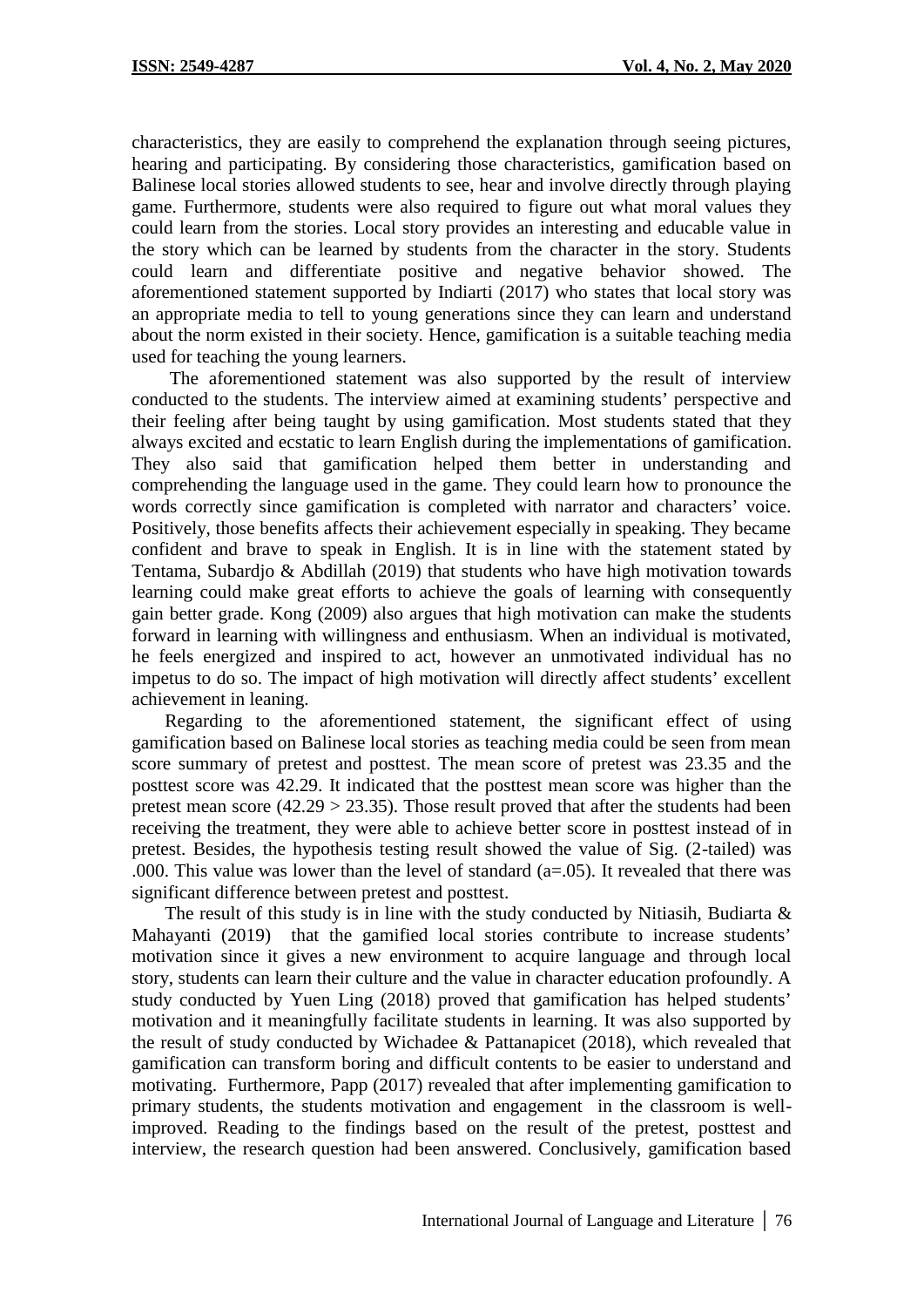on Balinese local stories as teaching media gave significant effect on fifth grade elementary school student's motivation.

### **CONCLUSION**

According to the findings and discussion explained beforehand, the implementation of gamification based on Balinese local stories as teaching media gave significant effect towards fifth grade students' motivation. It could be seen from the significant difference of pre-test and post-test results between before and after the treatments. Gamification could positively improve students' motivation in learning speaking English. Furthermore, the result of interview revealed that students had desire to acquire the language, they felt more confident in delivering their idea, gained new vocabularies easily, and improved students' engagement in the classroom. It indicated that the implementation of gamification had successfully established pleasant learning atmosphere.

The result of this study is expected to be able to provide knowledge for teachers about the use of gamification as teaching media. The teachers are also expected to develop professionalism in providing cheerful and meaningful teaching media. This study result is expected to give a reference of teaching media for the prospective teachers. As an implication, gamification is suitable to be used to facilitate students' learning and boost their motivation in learning English.

### **REFERENCES**

- Almeida, F., & Simoes, J. (2019). The Role Of Serious Games, Gamification And Industry 4.0 Tools In The Education 4.0 Paradigm. *Contemporary Educational Technology*, *10*(2), 120–136.
- Alomari, I., Al-Samarraie, H., & Yousef, R. (2019). The Role Of Gamification Techniques In Promoting Student Learning. *Journal Of Information Technology Education; Research*, *18*, 395–417. Retrieved From Https://Doi.Org/10.28945/4417
- Alsawaier, R. S. (2017). The Effect Of Gamification On Motivation And Engagement. *International Journal Of Information And Learning Technology*, *35*(1), 56–79. Https://Doi.Org/10.1108/IJILT-02-2017-0009
- Arda, S., & Doyran, F. (2017). Analysis Of Young Learners' And Teenagers' Attitudes To English Language Learning. *International Journal Of Curriculum And Instruction*, *9*(2), 179–197.
- Ashraf, H., Ahmadi, F., & Hosseinnia, M. (2017). Integrating 21 St Century Skills Into Teaching English : Investigating Its Effect On Listening By. *I-manager's Journal on English Language Teaching,* 7(4), 35–43.
- Bedir, H. (2019). Pre-Service ELT Teachers' Beliefs And Perceptions On 21st Century Learning And Innovation Skills (4Cs). *Journal Of Language And Linguistic Studies*, *15*(1), 231–246. Https://Doi.Org/10.17263/Jlls.547718
- Brull, S., & Finlayson, S. (2016). Importance Of Gamification In Increasing Learning. *Journal Of Continuing Education In Nursing*, *47*(8), 372–375. Https://Doi.Org/10.3928/00220124-20160715-09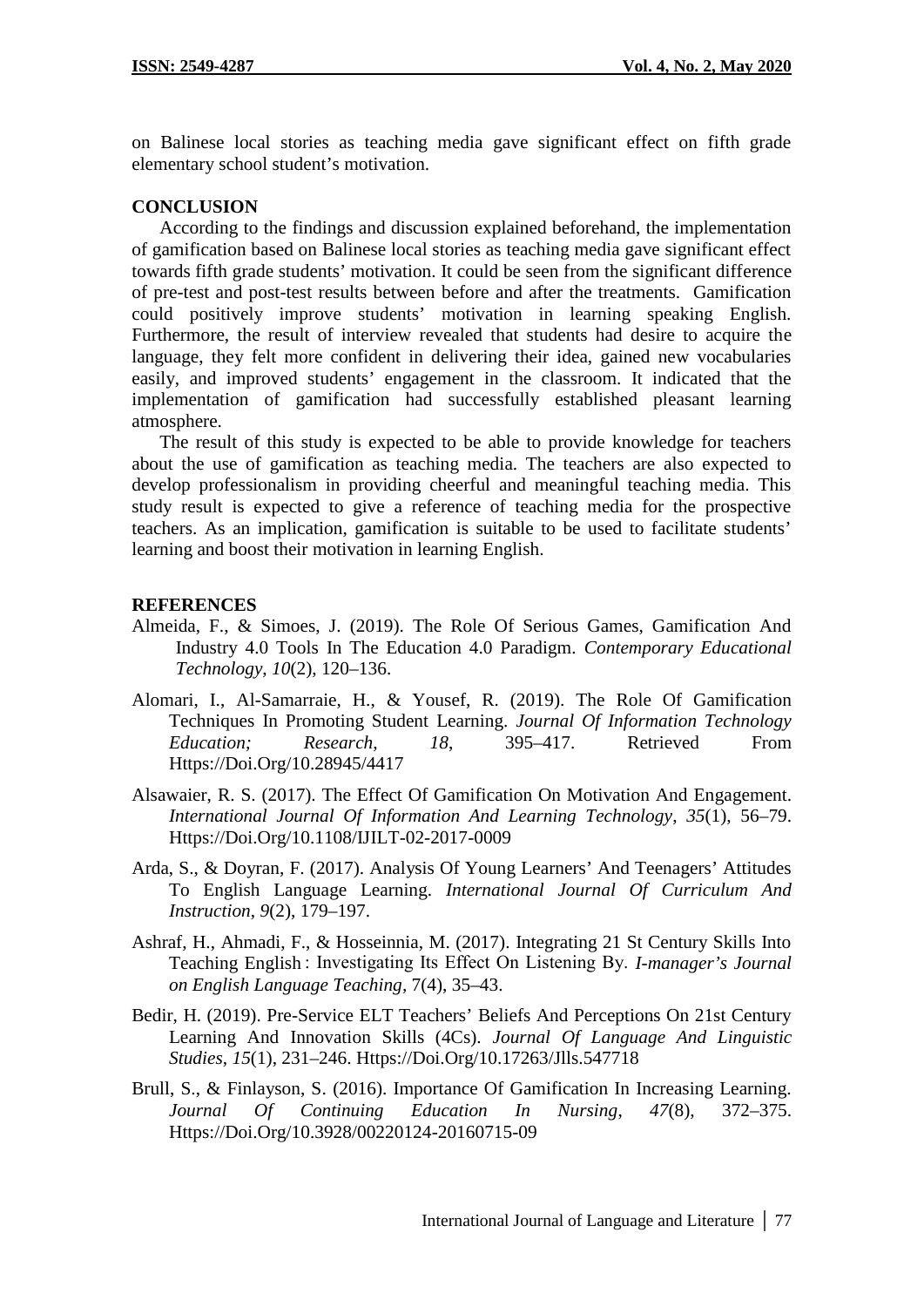- Dewi, R. S., Kultsum, U., & Armadi, A. (2016). Using Communicative Games In Improving Students' Speaking Skills. *English Language Teaching*, *10*(1), 63. Https://Doi.Org/10.5539/Elt.V10n1p63
- Figueroa, J. F. (2015). Using Gamification to Enhance Second Language Learning. *Digital Education Review*, (27), 122–137. Http://Greav.Ub.Edu/Der/
- Fraenkel, J. R., Wallen, N. E., & Hyun, H. H. (2012). *How To Design And Evaluate Research In Education* (8th Ed.).
- Gay, L. R., Mills, G. E., & Airasian, P. (2012). *Educational Research* (10th Ed.).
- Goldberg, J. L. (2015). Teaching Generation TechX with the 4Cs: Using Technology to Integrate 21st Century Skills. *Journal of Instructional Research*, *1*, 59–66. https://doi.org/10.9743/jir.2013.8
- Gros, B. (2007). Digital Games In Education: Me Design Of Games-Based Learning Environments. *Journal Of Research On Technology In Education*, *40*(1), 23–38. Https://Doi.Org/10.1080/15391523.2007.10782494
- Hysa, E. (2014). Defining A 21st Century Education : Case Study Of Development And Growth Course. *Mediterranean Journal Of Social Sciences*, *5*(2039–9340). Https://Doi.Org/10.5901/Mjss.2014.V5n2p41
- Indiarti, W. (2017). Nilai-Nilai Pembentuk Karakter Dalam Cerita Rakyat Asal-Usul Watu Dodol. *JENTERA: Jurnal Kajian Sastra*, *6*(1), 26. Https://Doi.Org/10.26499/Jentera.V6i1.334
- Kepceoglu, I. (2019). What Do Prospective Teachers Think About Educational Gamification? *Science Education International*, *30*(1), 65–74. Https://Doi.Org/10.33828/Sei.V30.I1.8
- Kong, Y. (2009). A Brief Discussion On Motivation And Ways To Motivate Students In English Language Learning. *International Education Studies*, *2*(2), 145–149. Https://Doi.Org/10.5539/Ies.V2n2p145
- Lisa, H. (2019). The Effectiveness Of Flashcards On The Motivation To Increase English Vocabulary Among The Fourth Elementary School. *Joall (Journal Of Applied Linguistics And Literature)*, *4*(1), 43–53. Https://Doi.Org/10.33369/Joall.V4i1.6852
- Ma'rifah, U., & Wulandari, R. I. (2015). Using Interactive Video To Improve Students Motivation In Learning English. *Journal Of Language Teaching And Research*, *17*(2), 81–87.
- Mohammad, S. N. M., Sazali, N. S. S., & Salleh, M. A. M. (2018). Gamification Approach In Education To Increase Learning Engagement Gamification Approach In Education To Increase Learning Engagement. *International Journal Of Humanities, Arts And Social Sciences*, *4*(1), 22–32. Https://Doi.Org/10.20469/Ijhss.4.10003-1
- Mohammed, A. A., Arslan, A., & Sahbi, A. (2017). Effects Of Use Of Technology On Students' Motivation. *Journal Of Teaching And Education*, *1*(2), 407–412. Https://Www.Researchgate.Net/Publication/320740620%0aeffects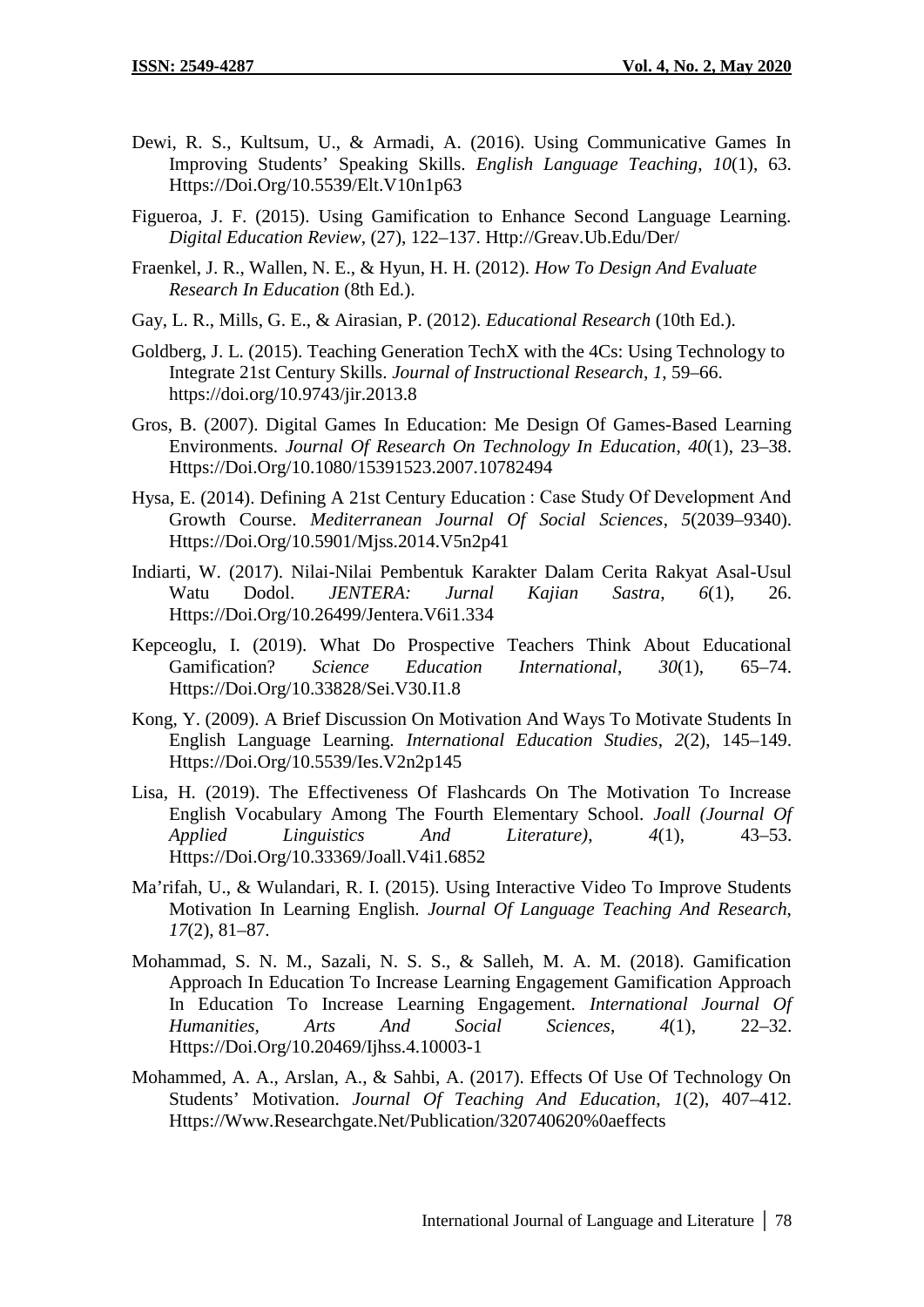- Nitiasih, Putu Kerti, Rini, G. A. D., Mahayanti, N. W. S., & Budiarta, L. G. R. (2019). A Descriptive Study Of The Teacher's Technique On Controlling The Students' Misbehavior In Smpn 1 Sukasada. *International Journal Of Language And Literature*, *3*(2), 56. Https://Doi.Org/10.23887/Ijll.V3i2.20838
- Nitiasih, Putu Kerti, Budiarta, L. G. R., & Mahayanti, N. W. S. (2019). Gamifying Balinese Local Story : Facilitating Gen Z In Learning English. *Advances In Social Science, Education And Humanities Research*, *394*(Icirad 2019), 234–239.
- Orcid, C. M., Ozgur, O., & Orcid, D. (2019). Effectiveness Of Gamification Elements In Blended. *Turkish Online Journal Of Distance Education*, *20*(1302–6488), 142.
- Padmadewi, N. N., Artini, L. P., & Agustini, D. A. E. (2017). *Pengantar Micro Teaching*. Jakarta: Raja Grafindo Persada.
- Papp, T. A. (2017). Gamification Effects On Motivation And Learning: Application To Primary And College Students. *International Journal For Cross-Disciplinary Subjects In Education (IJCDSE)*, *8*(3), 3193–3201. Https://Infonomics- Society.Org/Wp-Content/Uploads/Ijcdse/Published-Papers/Volume-8- 2017/Gamification-Effects-On-Motivation-And-Learning.Pdf
- Pavelescu, L. M. (2019). Motivation And Emotion In The EFL Learning Experience Of Romanian Adolescent Students: Two Contrasting Cases. *Studies In Second Language Learning And Teaching*, *9*(1), 55–82. Https://Doi.Org/10.14746/Ssllt.2019.9.1.4
- Puspitarini, Y. D., & Hanif, M. (2019). Using Learning Media To Increase Learning Motivation In Elementary School. *Anatolian Journal Of Education*, *4*(2), 53–60. Https://Doi.Org/10.29333/Aje.2019.426a
- Rabah, J., & Cassidy, R. (2018). Gamification In Education: Real Benefits Or Edutainment? *Journal Of English And Education*, (June). Https://Doi.Org/10.13140/RG.2.2.28673.56162
- Sari, A. M., & Nurcahyono, H. (2018). Improving Students Learning Motivation Through Mobile Learning. *Indonesian Journal Of Biology Education*, *4*(3), 271– 276. Http://Ejournal.Umm.Ac.Id/Index.Php/Jpbi
- Tampubolon, T. C. (2018). Improving Students ' Motivation In Speaking Through Collaborative Learning. *International Journal Of English Literature And Social Sciences (IJELS)*, *3*(2), 185–191. Https://Dx.Doi.Org/10.22161/Ijels.3.2.10
- Tentama, F., Subardjo, & Abdillah, M. H. (2019). Motivation To Learn And Social Support Determine Employability Among Vocational High School Students. *International Journal Of Evaluation And Research In Education (IJERE)*, *8*(2), 237–242. Https://Doi.Org/10.11591/Ijere.V8i2.18188
- Wichadee, S., & Pattanapichet, F. (2018). Enhancement Of Performance And Motivation Through Application Of Digital Games. *Teaching English With Technology*, *18*(1), 77–92.
- Zain, I. M., Muniandy, B., & Hashim, W. (2016). An Integral ASIE ID Model: The 21st Century Instructional Design Model For Teachers. *Universal Journal Of Educational Research*, *4*(3), 547–554. Https://Doi.Org/10.13189/Ujer.2016.040311